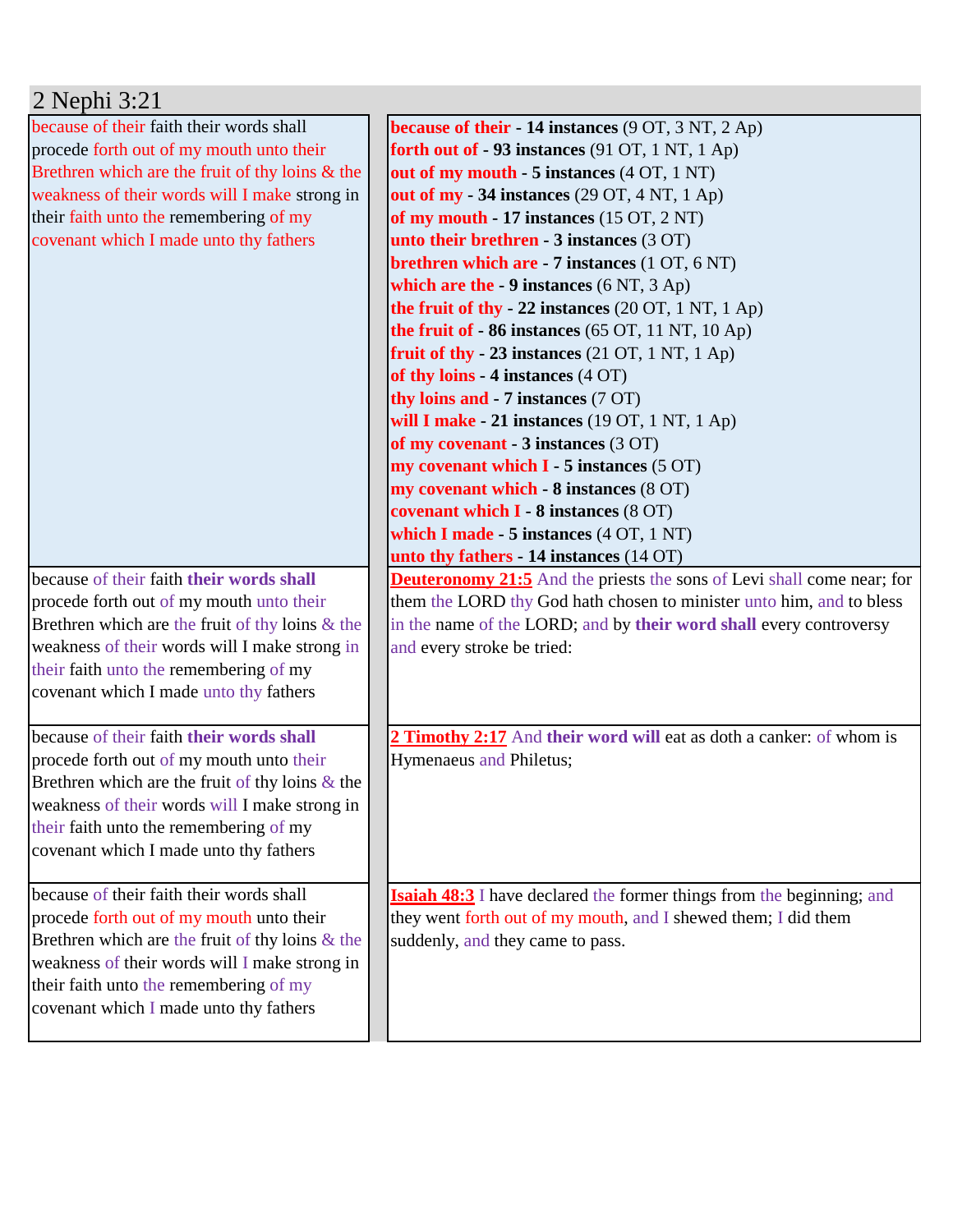| because of their faith their words shall<br>procede forth out of my mouth unto their<br>Brethren which are the fruit of thy loins $\&$ the<br>weakness of their words will I make strong in<br>their faith unto the remembering of my<br>covenant which I made unto thy fathers<br>because of their faith their words shall<br>procede forth out of my mouth unto their<br>Brethren which are the fruit of thy loins $&$ the<br>weakness of their words will I make strong in<br>their faith unto the remembering of my<br>covenant which I made unto thy fathers | <b>Isaiah 55:11</b> So shall my word be that goeth forth out of my mouth: it<br>shall not return unto me void, but it shall accomplish that which I please,<br>and it shall prosper in the thing whereto I sent it.<br><b>Judges 11:35</b> And it came to pass, when he saw her, that he rent his<br>clothes, and said, Alas, my daughter! thou hast brought me very low, and<br>thou art one of them that trouble me: for I have opened my mouth unto<br>the LORD, and I cannot go back. |
|-------------------------------------------------------------------------------------------------------------------------------------------------------------------------------------------------------------------------------------------------------------------------------------------------------------------------------------------------------------------------------------------------------------------------------------------------------------------------------------------------------------------------------------------------------------------|-------------------------------------------------------------------------------------------------------------------------------------------------------------------------------------------------------------------------------------------------------------------------------------------------------------------------------------------------------------------------------------------------------------------------------------------------------------------------------------------|
| because of their faith their words shall<br>procede forth out of my mouth unto their<br>Brethren which are the fruit of thy loins $\&$ the<br>weakness of their words will I make strong in<br>their faith unto the remembering of my<br>covenant which I made unto thy fathers                                                                                                                                                                                                                                                                                   | <b>1 Chronicles 9:25</b> And their brethren, which were in their villages, were<br>to come after seven days from time to time with them.                                                                                                                                                                                                                                                                                                                                                  |
| Because of their faith their words shall<br>proceed forth out of my mouth unto their<br>brethren who are the fruit of thy loins; and the<br>weakness of their words will I make strong in<br>their faith, unto the remembering of my<br>covenant which I made unto thy fathers.                                                                                                                                                                                                                                                                                   | Romans 8:28 And we know that all things work together for good to<br>them that love God, to them who are the called according to his purpose.                                                                                                                                                                                                                                                                                                                                             |
| Because of their faith their words shall<br>proceed forth out of my mouth unto their<br><b>brethren</b> who are the fruit of thy loins; and the<br>weakness of their words will I make strong in<br>their faith, unto the remembering of my<br>covenant which I made unto thy fathers.                                                                                                                                                                                                                                                                            | <b>1 Esdras 6:4</b> By whose appointment do ye build this house and this roof,<br>and perform all the other things? and who are the workmen that perform<br>these things?                                                                                                                                                                                                                                                                                                                 |
| because of their faith their words shall<br>procede forth out of my mouth unto their<br>Brethren which are the fruit of thy loins $\&$ the<br>weakness of their words will I make strong in<br>their faith unto the remembering of my<br>covenant which I made unto thy fathers                                                                                                                                                                                                                                                                                   | <b>Ecclesiasticus 24:17</b> As the vine brought I forth pleasant savour, and my<br>flowers are the fruit of honour and riches.                                                                                                                                                                                                                                                                                                                                                            |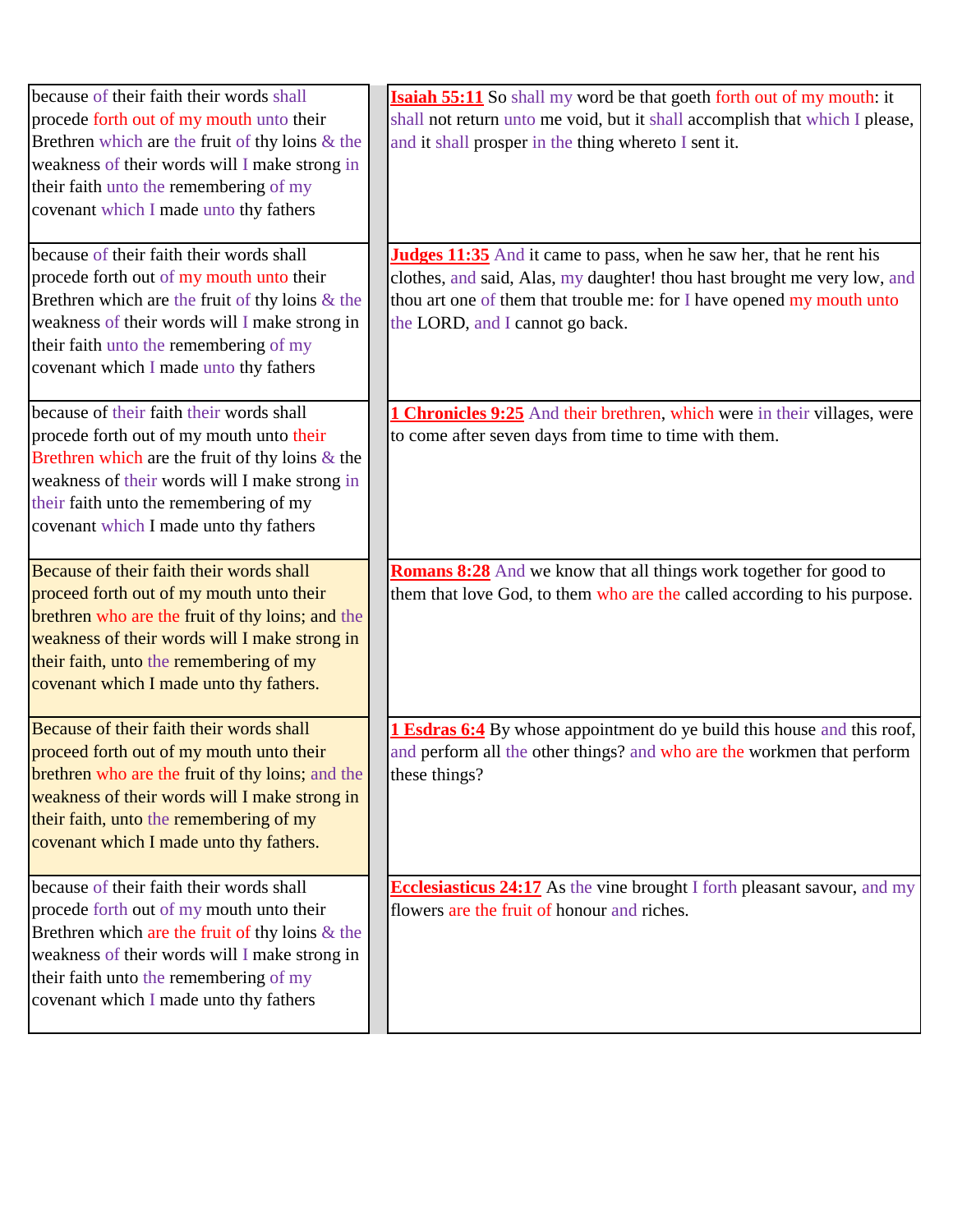| because of their faith their words shall           | Luke 1:42 And she spake out with a loud voice, and said, Blessed art          |
|----------------------------------------------------|-------------------------------------------------------------------------------|
| procede forth out of my mouth unto their           | thou among women, and blessed is the fruit of thy womb.                       |
| Brethren which are the fruit of thy loins $\&$ the |                                                                               |
| weakness of their words will I make strong in      |                                                                               |
| their faith unto the remembering of my             |                                                                               |
| covenant which I made unto thy fathers             |                                                                               |
| because of their faith their words shall           | <b>Ezekiel 21:6</b> Sigh therefore, thou son of man, with the breaking of thy |
| procede forth out of my mouth unto their           | loins; and with bitterness sigh before their eyes.                            |
| Brethren which are the fruit of thy loins $\&$ the |                                                                               |
| weakness of their words will I make strong in      |                                                                               |
| their faith unto the remembering of my             |                                                                               |
| covenant which I made unto thy fathers             |                                                                               |
| because of their faith their words shall           | <b>Nahum 2:10</b> She is empty, and void, and waste: and the heart melteth,   |
| procede forth out of my mouth unto their           | and the knees smite together, and much pain is in all loins, and the faces    |
| Brethren which are the fruit of thy loins $\&$ the | of them all gather blackness.                                                 |
| weakness of their words will I make strong in      |                                                                               |
| their faith unto the remembering of my             |                                                                               |
| covenant which I made unto thy fathers             |                                                                               |
| because of their faith their words shall           | <b>1 Corinthians 1:25</b> Because the foolishness of God is wiser than men;   |
| procede forth out of my mouth unto their           | and the weakness of God is stronger than men.                                 |
| Brethren which are the fruit of thy loins $\&$ the |                                                                               |
| weakness of their words will I make strong in      |                                                                               |
| their faith unto the remembering of my             |                                                                               |
| covenant which I made unto thy fathers             |                                                                               |
| because of their faith their words shall           | <b>Ezekiel 2:6</b> And thou, son of man, be not afraid of them, neither be    |
| procede forth out of my mouth unto their           | afraid of their words, though briers and thorns be with thee, and thou        |
| Brethren which are the fruit of thy loins $\&$ the | dost dwell among scorpions: be not afraid of their words, nor be              |
| weakness of their words will I make strong in      | dismayed at their looks, though they be a rebellious house.                   |
| their faith unto the remembering of my             |                                                                               |
| covenant which I made unto thy fathers             |                                                                               |
| because of their faith their words shall           | Acts 14:27 And when they were come, and had gathered the church               |
| procede forth out of my mouth unto their           | together, they rehearsed all that God had done with them, and how he          |
| Brethren which are the fruit of thy loins $\&$ the | had opened the door of faith unto the Gentiles.                               |
| weakness of their words will I make strong in      |                                                                               |
| their faith unto the remembering of my             |                                                                               |
| covenant which I made unto thy fathers             |                                                                               |
|                                                    |                                                                               |